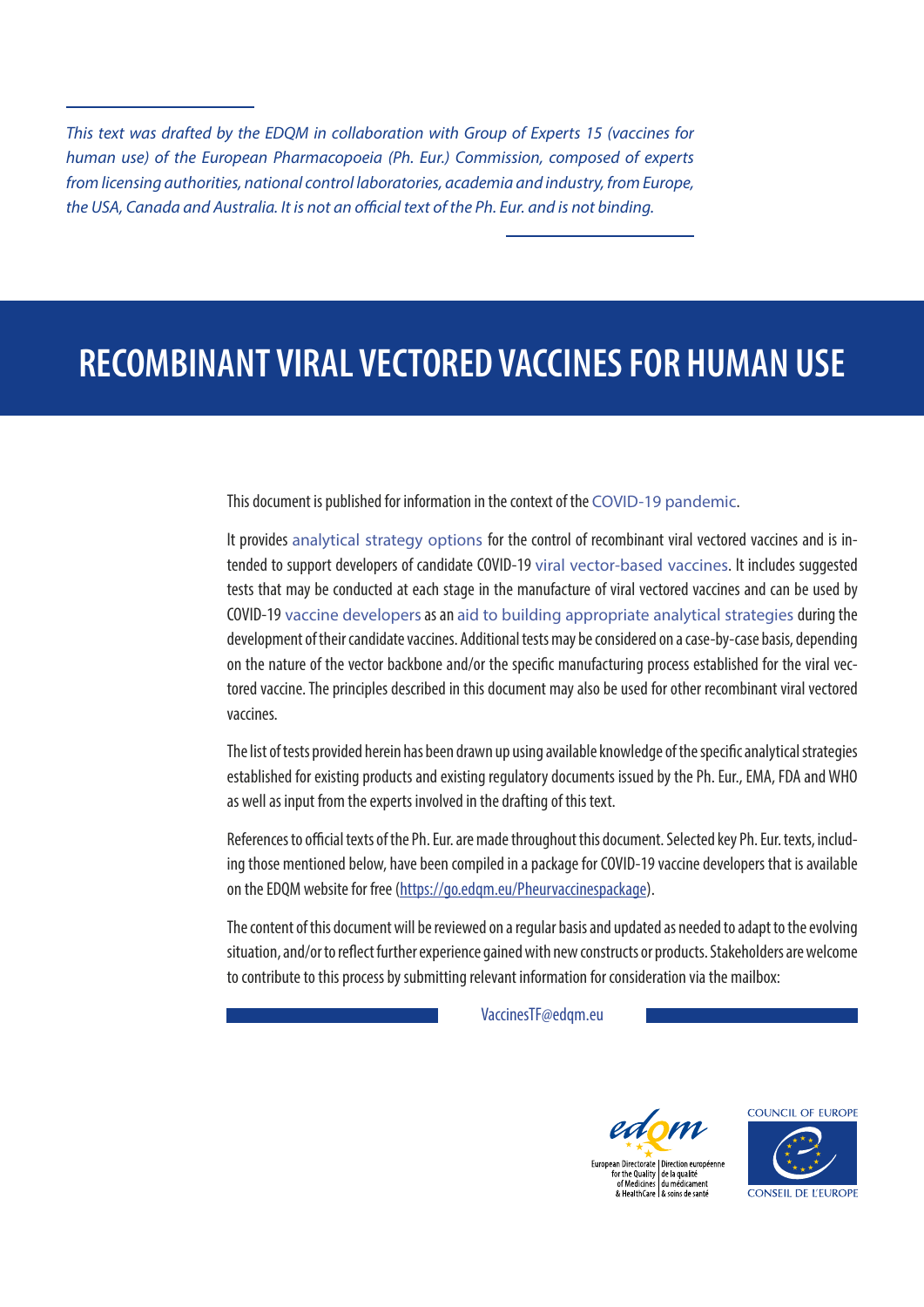# **1. DEFINITION AND SCOPE**

Viral vectored vaccines are live viruses that are genetically engineered to express one or more heterologous antigens. This document covers both replication-competent and replication-defective viral vectored vaccines. Replication-competent viral vectored vaccines can replicate in humans and include viral vectors using yellow fever virus, measles virus, vesicular stomatitis virus ([VSV\)](#page-5-0), or influenza virus as backbone. Replication-defective viral vectored vaccines cannot replicate in humans and include viral vectors using adenovirus, modified vaccinia virus Ankara ([MVA\)](#page-5-0), or influenza virus as backbone.

# **2. SUBSTRATE FOR RECOMBINANT VIRAL VECTOR PROPAGATION**

The vector may be propagated in human diploid cells (*Ph. Eur. 5.2.3*), in continuous cell lines (*Ph. Eur. 5.2.3*) or in chick-embryo cells or in the amniotic cavity of chick embryos derived from a chicken flock free from specified pathogens (*Ph. Eur. 5.2.2*). Ph. Eur. chapter 5.2.3 provides a list of tests that may be conducted on human diploid cells and continuous cell lines used as cell substrate for recombinant viral vector propagation. When the vector is propagated in a continuous cell line or in human diploid cells, a cell-bank system is established.

Tests for replication-competent viruses may be necessary for certain replication-defective viruses, for example replication-defective adenovirus vectors. The occurrence of replication-competent viral vectors may be significant when large regions of homology exist between the viral genome and the genome of the complementation cells. This occurrence may be minimised by minimising the homology between both genomes. The use of cells with no sequence homology with the vector is recommended for production.

# **3. RECOMBINANT VIRAL VECTOR SEED LOT**

Production of the recombinant vector is usually based on a seed-lot system.

The strain of virus used is identified by historical records that include information on its origin and its subsequent manipulation, notably deleted or modified regions. A detailed description of the genetic insert(s) and the flanking control regions is established, including the nucleotide sequence. The origin of the genetic insert and the method by which it is introduced into the vector are documented.

Based on the nature of the viral vector and pre-clinical safety studies (*e.g.* biodistribution), a risk analysis is carried out. Where necessary, tests for viscerotropism and/or neurotropism or neurovirulence in a suitable animal model may be carried out on seed lots (*e.g.* for recombinant viruses using yellow fever virus, measles virus or [VSV](#page-5-0) as backbone).

The following tests may be considered for the control of seed lots.

- **3-1. Identification.** The vector is identified in the master seed lot and each working seed lot by suitable methods such as immunochemical methods (*Ph. Eur. 2.7.1*) or [NAT](#page-5-0) (*Ph. Eur. 2.6.21*).
- **3-2. Genetic and phenotypic characterisation.** The following tests may be considered.
	- The entire genome of the vector is sequenced at a passage level comparable to a production batch and the analytically determined sequence is compared to the theoretical sequence based on vector construction and available databases.
	- A suitable number of isolated sub-clones are tested for expression of the genetic insert product(s) at a passage level comparable to a production batch. Sub-clones giving lower levels of expression need further characterisation. For recombinant vectors where a loss of the insert is known to occur (*e.g.* adenoviruses), the percentage of clones expressing the genetic insert is evaluated.
- **3-3. Infectious vector titre and vector particle concentration.** The titre of infectious vector, alone or in combination with the concentration of vector particles, in the master seed lot and each working seed lot are determined.
- **3-4. Extraneous agents** (*Ph. Eur. 2.6.16*). The master seed lot and each working seed lot comply with the tests for extraneous agents. Ph. Eur. chapter 2.6.16 provides a list of tests that may be conducted based on a risk assessment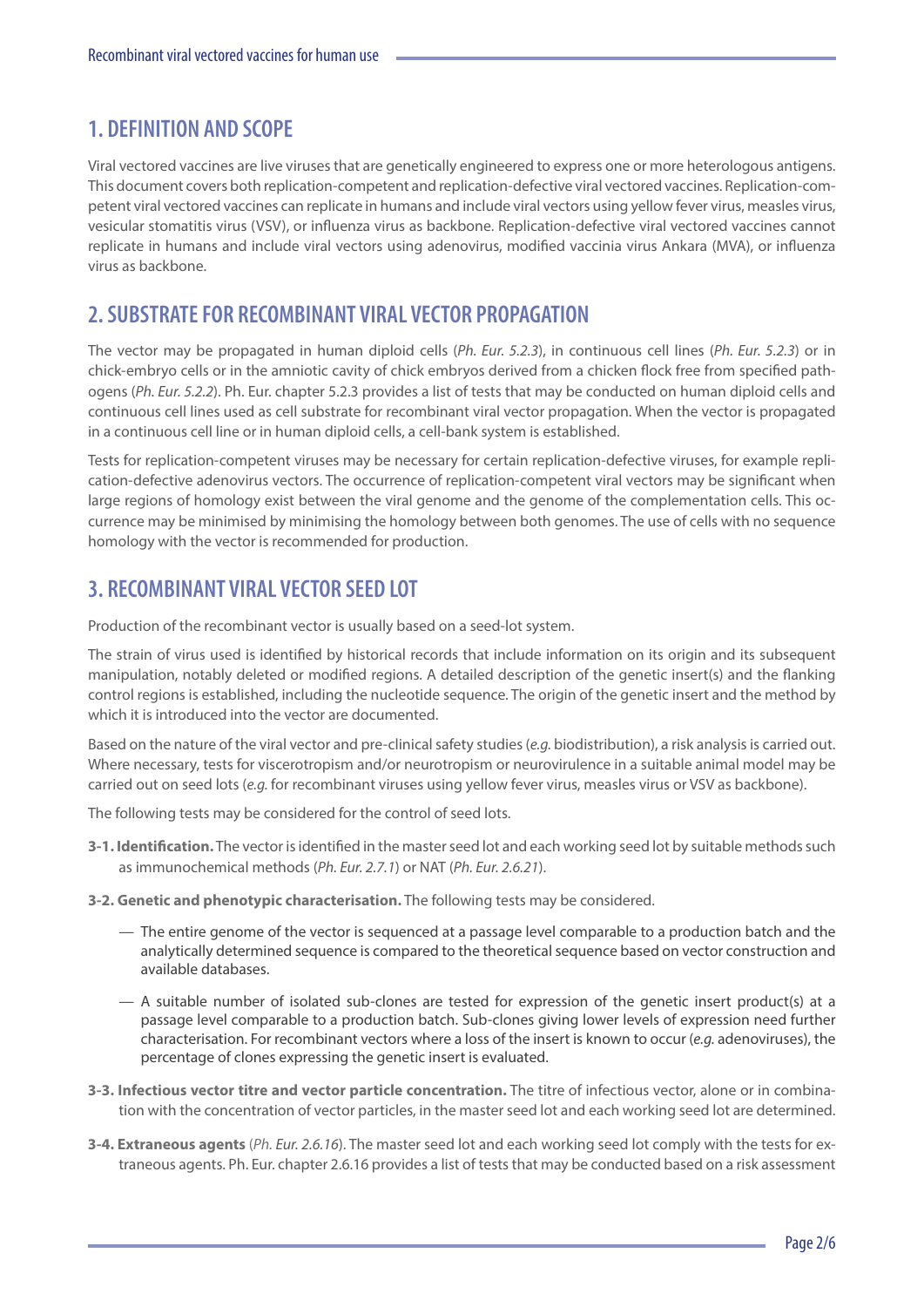to design an appropriate analytical strategy to ensure the absence of extraneous agents.

**3-5. Absence of replication-competent viral vectors.** For some non-replicating viral vectors *e.g.* adenoviruses, replication-competent viral vectors may be generated by homologous recombination between the recombinant viral DNA and the viral vector sequences integrated into the genome of the complementation cells.

Detection of replication-competent viral vectors is generally performed by an infectivity assay on sensitive detector cell lines, which are not able to complement for the genes deleted from the vector. Other indicators of viral replication may be used as appropriate.

When replication-competent viral vectors are not supposed to be present in the test sample, considering vector construction and cell lines used, at least 2, but preferably 3 or 4 successive passages are performed on the detector cell line, where applicable. Detection of a cytopathic effect at the end of the passages reveals the presence of replication-competent viral vectors in the preparation. Positive controls are included in each assay to monitor its sensitivity.

#### **4. PROPAGATION AND HARVEST**

It is preferable to have a production free from antibiotics. Unless otherwise justified, at no stage during production is penicillin or streptomycin used. A portion of the production cell cultures is set aside as uninfected cell cultures (control cells). If the virus is propagated in embryonated eggs, a portion of the production eggs is set aside as uninfected control eggs.

The following tests may be considered for the control of each single harvest.

- **4-1. Identification.** The recombinant vector including the genetic insert is identified by suitable methods such as immunochemical methods (*Ph. Eur. 2.7.1*) or [NAT](#page-5-0) (*Ph. Eur. 2.6.21*)
- **4-2. Vector particle concentration.** For some vectors, for example adenoviruses, the concentration of vector particles in single harvests is determined by a suitable method (*e.g.* [qPCR](#page-5-0) (*Ph. Eur. 2.6.21*)).
- **4-3. Infectious vector titre.** The titre of infectious vector in single harvests is determined following inoculation into cell cultures using a suitable technique for example plaque assay or CCID<sub>50</sub> assay, which may employ immunostaining or a molecular readout such as [qPCR](#page-5-0), or by flow cytometry (*Ph. Eur. 2.7.24*), or fluorescent focus assay.
- **4-4. Extraneous agents (***Ph. Eur. 2.6.16*). The single harvest complies with the tests for extraneous agents.
- **4-5. Control cells or eggs.** The control cells and control eggs comply with the tests for extraneous agents (*Ph. Eur. 2.6.16*). If human diploid cells or continuous cell lines are used for production, the control cells also comply with a test for identification (*Ph. Eur. 5.2.3*).

#### **5. PURIFIED HARVEST**

Several single harvests may be pooled before the purification process. The purification process is typically validated to demonstrate the satisfactory removal of impurities.

The following tests may be considered for the control of purified harvests.

- **5-1. Identification.** The recombinant vector including the genetic insert is identified by suitable methods such as immunochemical methods (*Ph. Eur. 2.7.1*), [NAT](#page-5-0) (*Ph. Eur. 2.6.21*) or liquid chromatography (*Ph. Eur. 2.2.29*).
- **5-2. Vector particle concentration.** For some vectors, for example adenoviruses, the concentration of vector particles in purified harvests is determined by a suitable method (*e.g.* [qPCR](#page-5-0) (*Ph. Eur. 2.6.21*)).
- **5-3. Infectious vector titre.** The titre of infectious vector in purified harvests is determined following inoculation into cell cultures using a suitable technique for example plaque assay or CCID $_{50}$  assay, which may employ immunostaining or a molecular readout such as [qPCR](#page-5-0), or by flow cytometry (*Ph. Eur. 2.7.24*) or fluorescent focus assay.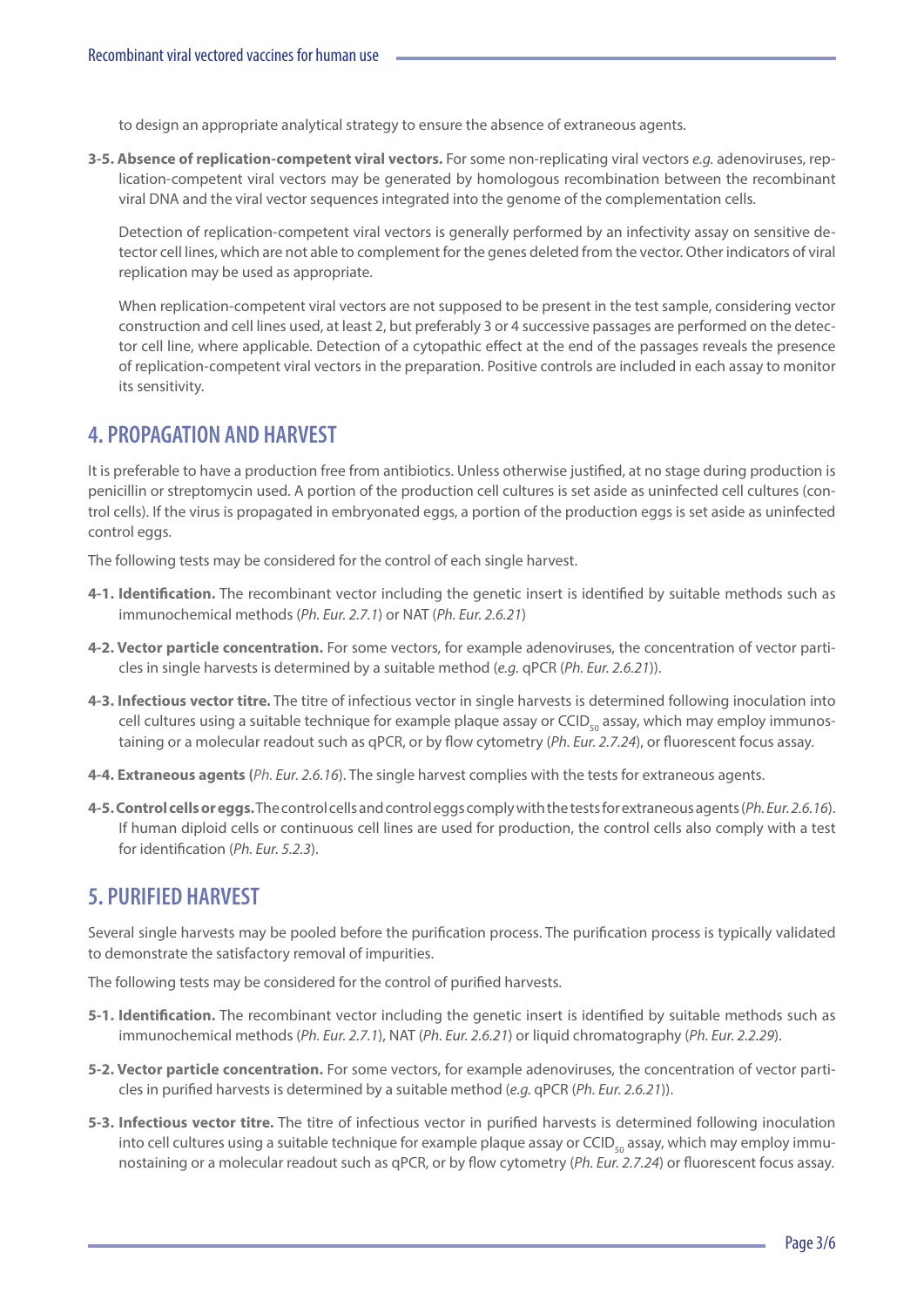- **5-4. Ratio of vector particle concentration to infectious vector titre.** If the vector particle concentration is measured, a ratio of vector particle concentration to infectious vector titre is specified.
- **5-5. Ratio of infectious vector titre to total protein concentration.** For vectors less amenable to purification, for example poxviruses, the total protein concentration is determined by a suitable method (*Ph. Eur. 2.5.33*). The ratio of infectious vector titre to total protein concentration is calculated.
- **5-6. Expression of the genetic insert product.** For non-replicating viral vectors, the expression of the genetic insert product(s) is determined wherever possible, following inoculation of cell cultures with the particular preparation at a predetermined multiplicity of infection, by suitable immunochemical (*Ph. Eur. 2.7.1*) or biochemical assays or by flow cytometry (*Ph. Eur. 2.7.24*).
- **5-7. Residual host-cell protein.** The concentration of residual host-cell protein is determined by a suitable method (*e.g.* immunochemical method (*Ph. Eur. 2.6.34*)), unless the process has been validated to demonstrate suitable clearance.
- **5-8. Residual host-cell DNA** *(Ph. Eur. 2.6.35*). The content of residual host-cell DNA is determined using a suitable method, unless the process has been validated to demonstrate suitable clearance. [qPCR](#page-5-0) is recommended for its sensitivity and specificity, but other suitable techniques may also be used.
- **5-9. Vector aggregates.** When vector aggregation has been shown to occur during characterisation studies, vector aggregates are determined by suitable methods (*e.g.* light-scattering).
- **5-10. Residual reagents.** Where reagents are used during the production process (*e.g.* benzonase), tests for these substances are carried out on the purified harvest, unless the process has been validated to demonstrate suitable clearance.
- **5-11. Residual antibiotics.** Where antibiotics are used during the production process, their residual concentration is determined by a microbiological assay (adapted from general method of *Ph. Eur. 2.7.2*) or by other suitable methods (*e.g.* liquid chromatography *Ph. Eur. 2.2.29*), unless the process has been validated to demonstrate suitable clearance.
- **5-12. Absence of replication-competent viral vector:** Reversion to replication competency must be evaluated carefully for replication-incompetent viral vectors. Detection of replication-competent viruses is performed by a suitable method (see section 3-5). No replication-competent viruses are found.
- **5-13. Microbiological control.** Depending on the preparation concerned, it complies with the test for sterility (*Ph. Eur. 2.6.1*) or the bioburden is determined (as described in *Ph. Eur. general monograph 0153*).

The use of alternative microbiological methods for sterility testing could be possible, provided that a comprehensive validation package including the demonstration of the equivalence with the compendial test is available (*Ph. Eur. 5.1.6*).

**5-14. Bacterial endotoxins** *(Ph. Eur. 2.6.14*): The level of bacterial endotoxins is monitored to ensure that it is compatible with the specification in the final lot.

### **6. FINAL BULK**

Several purified harvests may be pooled during preparation of the final bulk. A stabiliser and other excipients may be added.

The following test may be considered for the control of the final bulk.

**6-1. Microbiological control.** The microbiological quality of the final bulk is controlled either through a bioburden test (provided that a sterilising filtration is performed later in the production process i.e. at the filling stage) or through a sterility test (*Ph. Eur. 2.6.1* when the formulated product was sterile filtered or when sterility is assured by aseptic conditions). Certain viral vectors such as vectors using poxvirus as backbone are not filterable and require processing under aseptic conditions.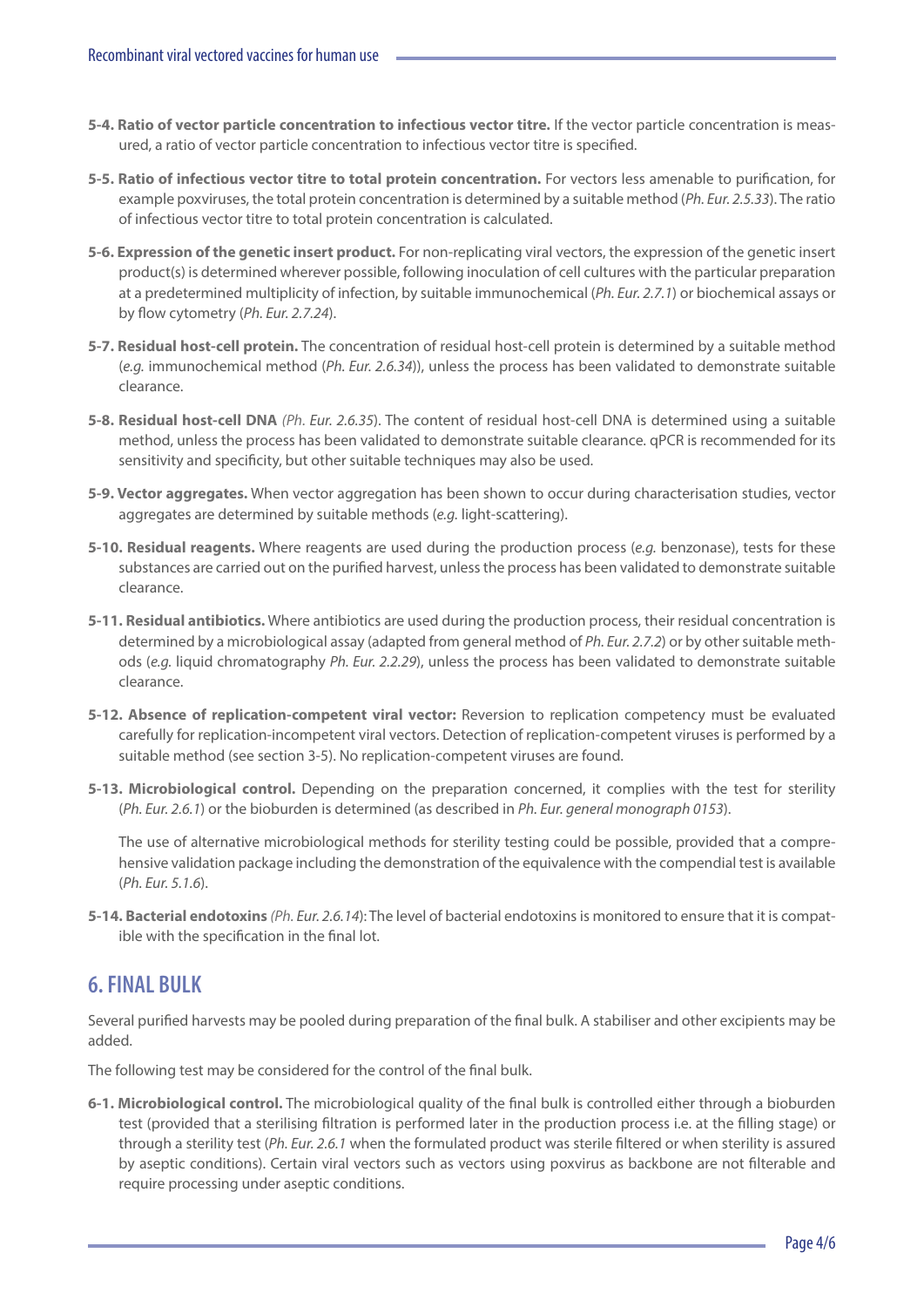- **6-2. Antimicrobial preservative.** For multidose liquid preparations, the need for effective antimicrobial preservation is evaluated, taking into account likely contamination during use and the maximum recommended period of use after broaching of the container (in-use period).
	- **6-2-1.** If an antimicrobial preservative is used, it should not impair the quality of the vaccine. During development studies, the effectiveness of the antimicrobial preservative throughout the shelf-life and the in-use period is demonstrated (*Ph. Eur. 5.1.3* and *Ph. Eur. general monograph 0153*).

The preservative content is tested on the final bulk (section 6-2-1-1), on the final lot (section 7-7) and during stability studies for final lot.

- *6-2-1-1. Antimicrobial preservative content.* The amount of antimicrobial preservative is determined by a suitable chemical or physico-chemical method. The content is not less than 85 per cent and not greater than 115 per cent of the intended amount.
- **6-2-2.** If no antimicrobial preservative is used (e.g. if the matrix is not growth promoting), the quality of the vaccine needs to be ensured over the shelf-life and the in-use period.

## **7. FINAL LOT**

The following tests may be considered for the control of the final lot.

Where the tests for bovine serum albumin and ovalbumin (if applicable) have been carried out with satisfactory results on the final bulk or the purified harvest, they may be omitted on the final lot.

- **7-1. Identification.** The recombinant vector including the genetic insert is identified by suitable methods such as immunochemical methods (*Ph. Eur. 2.7.1*), [NAT](#page-5-0) (*Ph. Eur. 2.6.21*) or liquid chromatography (*Ph. Eur. 2.2.29*).
- **7-2. Appearance.** The product is inspected for degree of opalescence (*Ph. Eur. 2.2.1*), degree of coloration (*Ph. Eur. 2.2.2*) and presence of visible particles (*Ph. Eur. 2.9.20*)
- **7-3. Osmolality** *(Ph. Eur. 2.2.35)*: within the limits established for the particular preparation.
- **7-4. pH** *(Ph. Eur. 2.2.3)*: within the limits established for the particular preparation.
- **7-5. Extractable volume** *(Ph. Eur. 2.9.17)*. It complies with the test for extractable volume.
- **7-6. Residual moisture** *(Ph. Eur. 2.5.12)*: within the limits established for the particular freeze-dried preparation.
- **7-7. Antimicrobial preservative.** Where applicable, determine the amount of antimicrobial preservative by a suitable chemical or physico-chemical method. The content is not less than the minimum amount shown to be effective and is not greater than 115 per cent of the quantity stated on the label.
- **7-8. Bovine serum albumin:** not more than the limit established for the particular preparation, determined by a suitable immunochemical method *(Ph. Eur. 2.7.1)*, where bovine serum has been used during production.
- **7-9. Ovalbumin.** If the vector is produced in embryonated eggs, the ovalbumin content is within the limits established for the particular preparation.
- **7-10. Vector aggregates.** When vector aggregation has been shown to occur during characterisation studies, vector aggregates are determined by suitable methods (*e.g.* light-scattering).
- **7-11. Sterility** *(Ph. Eur. 2.6.1)*. It complies with the test for sterility.

See also section 5-13 for information regarding the use of alternative microbiological methods for sterility testing.

**7-12. Bacterial endotoxins** *(Ph. Eur. 2.6.14)*: less than the limit established for the particular preparation. Guidance on the risk assessment to rule out the presence of non-endotoxin pyrogens not detected in the text for bacterial endotoxins is provided in *Ph. Eur. 5.1.10*.